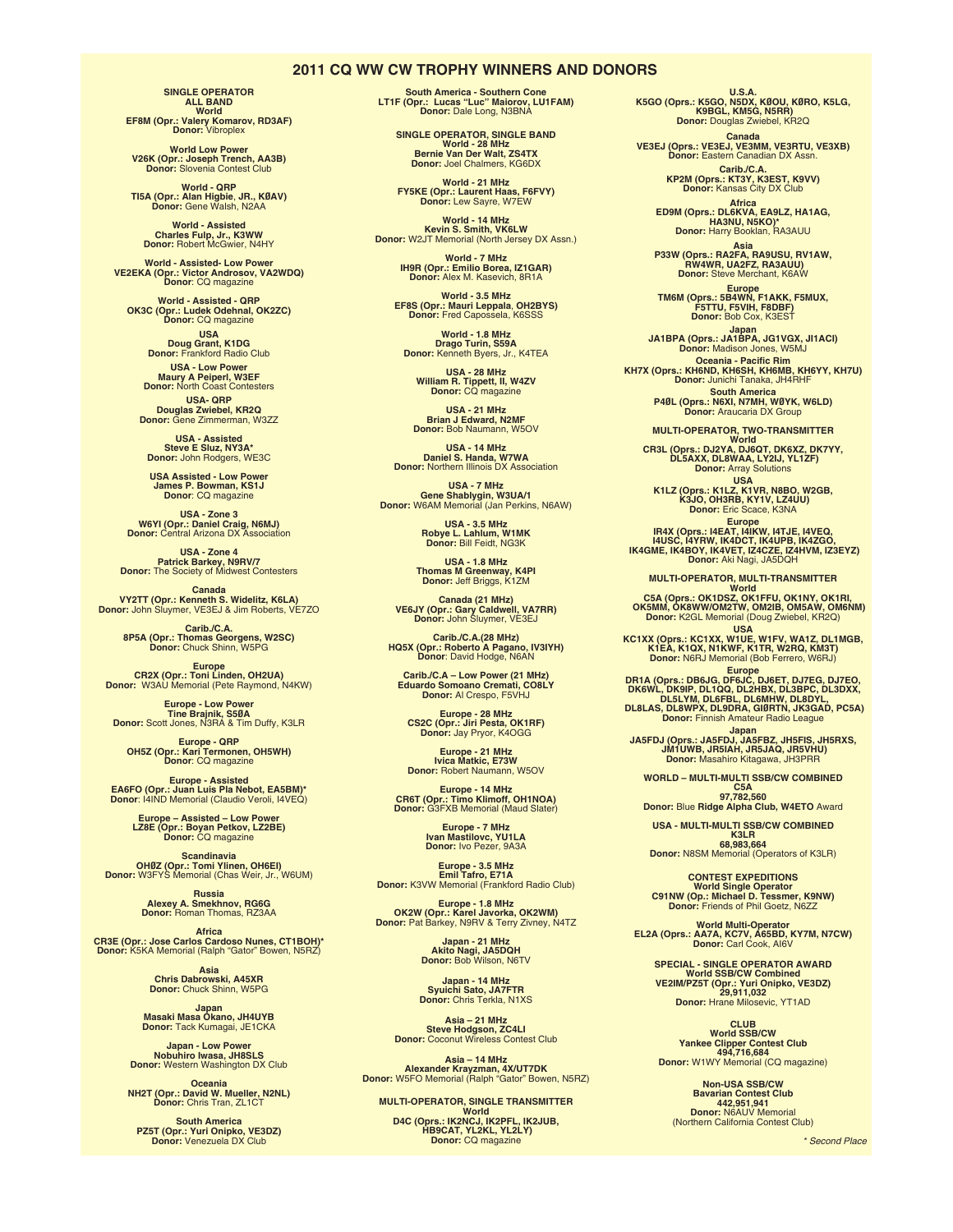## **2011 CQ WW CW TOP SCORES**

|                    | <b>WORLD</b>                                | <b>3.5 MHz</b>                             |  |
|--------------------|---------------------------------------------|--------------------------------------------|--|
|                    | <b>SINGLE OPERATOR</b>                      | CO8ZZ 202,554                              |  |
|                    | <b>All Band</b>                             | 0L4W 122,286<br>NA8V 100,122               |  |
|                    |                                             | VE30SZ 85,760                              |  |
|                    |                                             | DK2FG 78,624                               |  |
|                    |                                             | YU5T 68,625                                |  |
|                    |                                             | <b>1.8 MHz</b>                             |  |
|                    |                                             | UK9AA 125,502                              |  |
|                    | P40F 11,353,280<br>NH2T 11,211,507          |                                            |  |
|                    | VY2TT 10,960,144                            | E77CFG85,766<br>0M7RU76,551                |  |
|                    |                                             | GM4AFF75,036                               |  |
|                    | 28 MHz                                      | HA8BT 36,984                               |  |
|                    |                                             | <b>QRP</b>                                 |  |
|                    |                                             | <b>All Band</b>                            |  |
|                    | YW4D 1,264,208                              | TI5A3,329,586                              |  |
|                    | CS2C 1,261,689<br>4X2M 1,061,940            |                                            |  |
|                    |                                             |                                            |  |
|                    | 21 MHz                                      |                                            |  |
|                    | FY5KE2,134,952                              | RU4SS1,136,660                             |  |
|                    | HK1R1,804,528                               | N8ET1,093,811<br>LY5G 990,234              |  |
|                    |                                             | LZ2SX975,468                               |  |
|                    |                                             | UR5LAM837,855                              |  |
|                    | JA5DQH880,090                               | <b>ASSISTED</b>                            |  |
|                    | 14 MHz                                      | <b>All Band</b>                            |  |
|                    | VK6LW 1,349,341                             | K3WW  10,367,595<br>EA6FO9,404,584         |  |
|                    | CR6T 1,094,444                              |                                            |  |
|                    | TF3CW882,444                                | CT3KN 9,189,170<br>ST2AR 9,158,594         |  |
|                    | II9T857,017                                 | LP1H 7,855,894                             |  |
|                    | YL3FT749,684<br>W7WA672,843                 |                                            |  |
|                    |                                             | RG9A7,426,986                              |  |
|                    | 7 MHz<br>IH9R 1,611,584                     |                                            |  |
|                    | HK1X1,279,950                               |                                            |  |
|                    | YU1LA 1,154,421                             |                                            |  |
|                    | OK3R1,153,467                               | 28 MHz<br>ZW5B1,334,160                    |  |
|                    | OHØV1,068,132<br>W3UA/1 1,049,760           | HK1N1,211,800                              |  |
|                    |                                             |                                            |  |
|                    | 3.5 MHz                                     | A73A1,062,841<br>9K2RA 1,028,052           |  |
|                    | EF8S 995,877                                | MD4K 935,598                               |  |
|                    | EY3M574,125                                 |                                            |  |
|                    | E71A491,385                                 | 21 MHz                                     |  |
|                    | W1MK 404,088                                | PR5B 1,360,272<br>9A5Y1,070,928            |  |
|                    | N4PN362,091                                 | XV9DX 973,817                              |  |
|                    |                                             | 4Z5LA940,704                               |  |
|                    |                                             |                                            |  |
|                    | <b>1.8 MHz</b><br>S59A239,608               | HG6N852,910                                |  |
|                    |                                             | 9K2HN 818,550                              |  |
|                    | OH6MW118,956                                | 14 MHz                                     |  |
|                    | VE3ZI117,390<br>CE1/K7CA 108,570            | 5B/G4IRN 1,032,840                         |  |
|                    | Z36W104,125                                 |                                            |  |
|                    |                                             | VT9A901,836<br>OL9Z887,630<br>RM9I 703,665 |  |
|                    | <b>Low Power</b><br><b>All Band</b>         | YT4W690,872                                |  |
|                    | V26K9,656,108                               | RW4PL 533,628                              |  |
|                    |                                             | 7 MHz                                      |  |
|                    |                                             | YT7KM996,336                               |  |
|                    | VP9/N3AD 5,228,532                          | OL8M986,235                                |  |
|                    |                                             | SN8R963,557                                |  |
| YN <sub>2</sub> CC |                                             | UBØA868,633<br>YU1UN866,576                |  |
|                    | S50A 4,465,736                              | YT7A857,310                                |  |
|                    | K1BX 4.413.800                              | 3.5 MHz                                    |  |
|                    |                                             |                                            |  |
|                    | 28 MHz                                      | 4L50462,705                                |  |
|                    | D2QV1,477,440<br>9J3A 1,356,320             | DM7C 392,262                               |  |
|                    |                                             | SQ5M 366,544                               |  |
|                    |                                             | SP3GTS304,698<br>LN9Z301,356               |  |
|                    | 5C5W618,048<br>KD2RD486,915                 |                                            |  |
|                    |                                             | <b>1.8 MHz</b><br>RA9FW/9 234,432          |  |
|                    | 21 MHz                                      | OK6W 223,216                               |  |
|                    | 9G5XA 863,343                               |                                            |  |
|                    | CE3AA 849,576                               | LY7M222,625<br>ON4WW199,152                |  |
|                    |                                             | YL6W127,872<br>S57M122,820                 |  |
|                    |                                             |                                            |  |
|                    | JR3E01 367,099                              | <b>Low Power</b>                           |  |
|                    | 14 MHz                                      | <b>All Band</b><br>VE2EKA 6,220,552        |  |
|                    | FY5FY 1,244,655                             | PJ4LS4,693,074                             |  |
|                    | 4X/UT7DK687,352                             | LZ8E 4,685,256                             |  |
|                    | XR3A 389,375<br>RA9AP385,586                | LY6A3,591,380                              |  |
|                    |                                             | S50XX3,511,309                             |  |
|                    | UN6LN378,576                                |                                            |  |
|                    | 7 MHz                                       |                                            |  |
|                    | SP60JE 365,256                              |                                            |  |
|                    | GW6W 287,920                                |                                            |  |
|                    | DL3VZL 283,136                              | 28 MHz                                     |  |
|                    | LY51269,938<br>W2EG 258,594<br>R4SA 219,520 | LU8E0T 640,380<br>K2FWA/4 548,952          |  |

| YU2FG 534,870<br>RU9CK 468,312<br>OK2PAY454,904                                                                 |                                                                   |  |  |
|-----------------------------------------------------------------------------------------------------------------|-------------------------------------------------------------------|--|--|
| HA3DX569,848<br>RY9C 555,974<br>SX1L479,288                                                                     | 21 MHz                                                            |  |  |
| HK3TU1,080,702<br>J28AA375,906<br>5B/RN3Q0374,000<br>UA1AFT 326,451                                             | 14 MHz                                                            |  |  |
| HA8QZ336,024<br>YQ5Q 270,389<br>0K1UG260,832<br>R2SA245,700<br>EI4CF 167,865<br>Z37Y 167,370                    | 7 MHz                                                             |  |  |
| S53F 214,813                                                                                                    | <b>3.5 MHz</b>                                                    |  |  |
| GW5R164,406<br><b>S520T</b><br>VE3MGY39,560<br>YO7LCB34,155<br>UA9CBM33,935                                     | <b>1.8 MHz</b><br>52,049                                          |  |  |
| HG6C 773,352<br>K8ZT 761,016<br>ER1LW 755,760<br>Y08WW493,122<br>Y08DDP 478,946<br>UX90378,972<br>IV3AOL333,450 | <b>ORP ASSISTED</b><br><b>All Band</b>                            |  |  |
|                                                                                                                 | <b>MULTI-OPERATOR</b><br><b>SINGLE TRANSMITTER</b>                |  |  |
| CR3L  36,453,816                                                                                                | <b>MULTI-OPERATOR</b><br><b>TWO TRANSMITTER</b>                   |  |  |
|                                                                                                                 | <b>MULTI-OPERATOR</b><br><b>MULTI-TRANSMITTER</b>                 |  |  |
| NN1N9,094,249<br>N2NT 8,449,290                                                                                 | <b>UNITED STATES</b><br><b>SINGLE OPERATOR</b><br><b>All Band</b> |  |  |
| W4ZV914,166<br>N8II 718,060<br>W5MX/4 523,733<br>W3EP/1 404,073<br>W4NZ 393,384<br>K2EK/4376,388                | 28 MHz                                                            |  |  |
| N2MF797,280                                                                                                     | 21 MHz                                                            |  |  |

| K4FJ 542,925                      | NY3A 7,534,430                      |  |
|-----------------------------------|-------------------------------------|--|
| WA7LT191,952                      | K1AR 7,330,875                      |  |
| WA9MAG190,026                     | N2MM 5.389.083                      |  |
| K2YY/6 138,673<br>W8UD88,320      | KØKX5,221,147<br>K5NA 4,993,356     |  |
|                                   |                                     |  |
| 14 MHz                            | N3RR4,731,475<br>N1EU/2 4,691,736   |  |
| W7WA 672,843                      |                                     |  |
| WXØB/5547,713                     | W1GD/24,352,670<br>KV2K 4,316,232   |  |
| N4TB 416,640                      |                                     |  |
| KR2AA218,835                      | <b>28 MHz</b>                       |  |
| K4RDU125,730                      | K2SSS 745,384                       |  |
|                                   | W4UH487,464                         |  |
| 7 MHz                             | W6RK 417,158<br>AA7V 363,350        |  |
| W3UA/11,049,760                   |                                     |  |
| W1MU615,840                       | W5RU 360,882                        |  |
| N6MA/7 302,881<br>K9FY/4 227,420  | W9XT349,776                         |  |
|                                   | 21 MHz                              |  |
| KF6A/8204,255                     | KN50687,608                         |  |
| K9AY 187,980                      | KVØQ594,816                         |  |
| <b>3.5 MHz</b>                    |                                     |  |
| W1MK 404,088                      |                                     |  |
| N4PN362,091                       |                                     |  |
| AA9A 55,770                       | NK6A 41,736                         |  |
| N8AGU49,599                       |                                     |  |
|                                   | 14 MHz                              |  |
|                                   | W3FW352,640                         |  |
|                                   | WR2G176,928                         |  |
| <b>1.8 MHz</b>                    | NU4Y54,924                          |  |
| K4PI76,956                        |                                     |  |
| K5RX 34,086                       | 7 MHz                               |  |
| WD5R25,915                        | KØDU569,154                         |  |
| NØTT 12,803                       | K7NJ372,744                         |  |
| W2V0 10,752                       | K9CJ 192,450                        |  |
|                                   | K5MQ 184,000                        |  |
| <b>Low Power</b>                  | K9IL/491,522                        |  |
| <b>All Band</b>                   | WØAD90,629                          |  |
| W3EF4,514,667<br>K1BX4,413,800    | <b>3.5 MHz</b>                      |  |
|                                   |                                     |  |
|                                   | N6SS/7 193,170<br>W3NO 154,350      |  |
| N8AA 3,868,382<br>N5AW 3,465,277  |                                     |  |
| N4TZ/93,417,645                   | K9GS 140,448<br>K3TM 111,825        |  |
| N4YDU3,233,344<br>K1PT/42,707,120 | N4CC 92,720                         |  |
|                                   | KA9FOX 85,344                       |  |
| KU2M 2,666,103<br>W1JQ2,485,890   |                                     |  |
|                                   | <b>1.8 MHz</b><br>W8TOP 42,728      |  |
| 28 MHz                            | N2WK 26,180                         |  |
| KD2RD486,915                      |                                     |  |
|                                   |                                     |  |
| K2PS/3 369,056<br>WB4TDH345,774   | N6VR/7 5,720                        |  |
| W90A/9261,138                     |                                     |  |
|                                   |                                     |  |
|                                   |                                     |  |
| W2AW 260,032<br>K7SS 205,524      |                                     |  |
|                                   | <b>Low Power</b><br><b>All Band</b> |  |
| 21 MHz                            | KS1J3,236,800                       |  |
| K8AJS371,100                      | W1NT 2,461,956                      |  |
| N4IJ/5356,650                     | KG1E 2,041,172                      |  |
| K90M 293,322                      |                                     |  |
| AE9F/6 85,250<br>K4NVJ 80,949     | W3KB 2,035,587<br>WW3S 1,955,520    |  |
| KJ6MBW 63,732                     | WE9R 1,919,410                      |  |
|                                   | K4MM1,748,712                       |  |
| 14 MHz                            |                                     |  |
|                                   |                                     |  |
| N7WA 214,515<br>N4MO 210,916      |                                     |  |
| N4JF 108,915                      | 28 MHz                              |  |
|                                   | K2FWA/4<br>548.952                  |  |
|                                   | W7ZR 326,427                        |  |
| KG1V 41,328                       | N2FF 152,427<br>K2MFY71,190         |  |
| 7 MHz                             |                                     |  |
| W2EG 258,594                      | W9IIX 58,500                        |  |
| WA1FCN/4 215,152                  |                                     |  |
|                                   | 21 MHz                              |  |
|                                   |                                     |  |
|                                   | WB2AA 206,216                       |  |
| N3GD/476,632                      | KS4S 167,616                        |  |
| 3.5 MHz                           | W7CCY 92,234                        |  |
| NA8V 100,122                      | 14 MHz                              |  |
| NS3T 21.655                       | W5Z0 111,360                        |  |
|                                   | N9XX 93,080                         |  |
| <b>1.8 MHz</b>                    |                                     |  |
| W2MF22,308                        |                                     |  |
| W7RH9,280                         |                                     |  |
| K4WI 3,840                        | 7 MHz                               |  |
| QRP                               | N5PG46,248                          |  |
| <b>All Band</b>                   | N7MAL 25,584                        |  |
|                                   | 3.5 MHz                             |  |
| KR2Q1,575,546<br>N8ET1,093,811    | K2P0/7 36,952                       |  |
| N1TM663,396                       |                                     |  |
|                                   | <b>QRP ASSISTED</b>                 |  |
| KX9X/1 588,849<br>W6JTI586,815    | <b>All Band</b>                     |  |
| AA1CA 486,249                     |                                     |  |
| W6QU475,488                       | W4Q0222,784                         |  |
| NDØC408,300                       | AA4GA179,630                        |  |
| NØUR 363,160                      | NN7SS80,937                         |  |
|                                   |                                     |  |
| <b>ASSISTED</b>                   | 28 MHz                              |  |
| <b>All Band</b>                   | WY6DX 14,220                        |  |
| K3WW  10,367,595                  | NØSO756                             |  |

|                                                                             |              | 7 MHz                                              |
|-----------------------------------------------------------------------------|--------------|----------------------------------------------------|
| NY3A 7,534,430<br>K1AR 7,330,875<br>N2MM 5,389,083                          |              | NS2X/4 12,027                                      |
|                                                                             |              |                                                    |
| K5NA 4,993,356                                                              |              | <b>MULTI-OPERATOR</b><br><b>SINGLE TRANSMITTER</b> |
| N3RR4,731,475                                                               |              |                                                    |
| N1EU/2 4,691,736                                                            |              | K5G0  13,148,760<br>K8AZ  11,691,030               |
| W1GD/24,352,670                                                             |              | W2RE  11,657,412<br>NØNI  10,012,689               |
| KV2K 4,316,232                                                              |              | K9CT9,513,826                                      |
| 28 MHz                                                                      |              | W3BGN8,976,786                                     |
| K2SSS 745,384                                                               |              |                                                    |
| W4UH487,464                                                                 |              | <b>MULTI-OPERATOR</b>                              |
| W6RK417,158                                                                 |              | <b>TWO TRANSMITTER</b><br>K1LZ 21,584,710          |
| AA7V 363,350<br>W5RU360,882                                                 |              | N3RS 21,015,666                                    |
| W9XT349,776                                                                 |              | N4WW 13,615,725                                    |
|                                                                             |              | NY4A  12,377,700                                   |
| 21 MHz                                                                      |              | KB1H  12,061,422                                   |
| KN50687,608                                                                 |              | KØTV/1  10,744,958                                 |
| KVØQ594,816<br>W7CT382,157                                                  |              | <b>MULTI-OPERATOR</b>                              |
| N5JB250,950                                                                 |              | <b>MULTI-TRANSMITTER</b>                           |
| N5ZK 234,231                                                                |              | KC1XX  33,348,300<br>K3LR  33,165,184              |
| NK6A 41,736                                                                 |              |                                                    |
| 14 MHz                                                                      |              | W3LPL 32,676,528<br>W2FU 26,177,985                |
| W3FW352,640                                                                 |              |                                                    |
|                                                                             |              | WE3C 24,729,414                                    |
| WR2G 176,928<br>K7PI 86,339                                                 |              |                                                    |
| NU4Y54,924                                                                  |              | <b>EUROPE</b><br><b>SINGLE OPERATOR</b>            |
| 7 MHz                                                                       |              | <b>All Band</b>                                    |
| KØDU569,154                                                                 |              | CR2X 8,970,396                                     |
| K7NJ372,744                                                                 |              | T7ØA 6,923,547                                     |
| K9CJ192,450                                                                 |              |                                                    |
|                                                                             |              | S53MM6,238,092                                     |
| WØAD90,629                                                                  |              | TM6X5,473,118                                      |
|                                                                             |              | UU7J 5,353,668                                     |
| <b>3.5 MHz</b>                                                              |              | DL3YM 5,325,133<br>II1A5,246,223                   |
| N6SS/7 193,170                                                              |              | OH2BH4,895,360                                     |
| W3NO 154,350<br>K9GS 140,448                                                |              |                                                    |
| K3TM111,825                                                                 |              | 28 MHz                                             |
| N4CC 92,720                                                                 |              | CS2C 1,261,689                                     |
| KA9FOX 85,344                                                               |              | MW5B 878,548<br>G3TXF829,980                       |
|                                                                             |              | GM5X 778,240                                       |
| <b>1.8 MHz</b><br>W8TOP 42,728                                              |              | G3XTT 681,072                                      |
| N2WK 26,180                                                                 |              |                                                    |
| AG4W 12,540                                                                 |              |                                                    |
| WØIZL 8,413                                                                 |              | 21 MHz<br>E73W878,876                              |
| KG9Z/8 88                                                                   |              | F6BEE 769,678                                      |
|                                                                             |              | OH1F 708,575                                       |
| <b>Low Power</b>                                                            |              | ED3T695,510                                        |
| <b>All Band</b>                                                             |              | UA2KW535,647                                       |
| KS1J3,236,800                                                               |              |                                                    |
|                                                                             |              | 14 MHz                                             |
|                                                                             |              | CR6T 1,094,444                                     |
|                                                                             |              |                                                    |
|                                                                             | TF3CW882,444 |                                                    |
| WE9R 1,919,410                                                              |              | II9T857,017<br>YL3FT 749,684                       |
| K4MM1,748,712                                                               |              | YT1A553,278                                        |
| AA4FU 1,677,000                                                             |              | OK1FZM432,530                                      |
| K1VC 1,634,763<br>N1IX 1,576,095                                            |              |                                                    |
|                                                                             | <b>YU1LA</b> | 7 MHz<br>1,154,421                                 |
| 28 MHz                                                                      |              | OHØV1,068,132                                      |
|                                                                             |              | EI6DX 816,431                                      |
|                                                                             |              |                                                    |
| K2FWA/4 <del></del> 548,952<br>W7ZR 326,427<br>N2FF 152,427<br>K2MFY 71,190 |              |                                                    |
| NG1G69,015                                                                  |              |                                                    |
| W9IIX 58,500                                                                |              | 3.5 MHz                                            |
| 21 MHz                                                                      |              | E71A491,385                                        |
| K7JA/6209,428                                                               |              | YT4A213,106<br>PA5KT 201,564                       |
| WB2AA 206,216                                                               |              |                                                    |
| KS4S 167,616                                                                |              | SP5ELA 155,103<br>OK1HFP 100,980                   |
|                                                                             |              | OH5VT99,792                                        |
| 14 MHz                                                                      |              | <b>1.8 MHz</b>                                     |
| W5Z0 111,360                                                                |              | S59A239,608                                        |
| N9XX 93.080<br>NW4V57,600                                                   |              | OK2W 145,820                                       |
| K7XC 21,100                                                                 |              | OH6MW118,956<br>Z36W104.125                        |
|                                                                             |              | DJØMDR 76,273                                      |
| 7 MHz                                                                       |              | EW1D071,550                                        |
| N5PG46,248<br>N7MAL 25,584                                                  |              |                                                    |
|                                                                             |              | <b>Low Power</b><br><b>All Band</b>                |
| 3.5 MHz                                                                     |              | S50A 4,465,736                                     |
| K2P0/7 36,952                                                               |              | YT6W3,640,650                                      |
|                                                                             |              | LY9A3,623,256                                      |
| <b>QRP ASSISTED</b><br><b>All Band</b>                                      |              | S020 3,471,468                                     |
| K8ZT761,016                                                                 |              | LY80 3,449,611<br>OE4A 2,833,917                   |
| W4Q0222,784                                                                 |              |                                                    |
| AA4GA 179,630                                                               |              | OL6P 2,811,392<br>CT8/W1NN 2,756,182               |
| NN7SS80,937                                                                 |              | LZ9R2,693,150<br>SQ9UM2,305,872                    |

**28 MHz** LZ3ZZ ........................364,812

 $.756$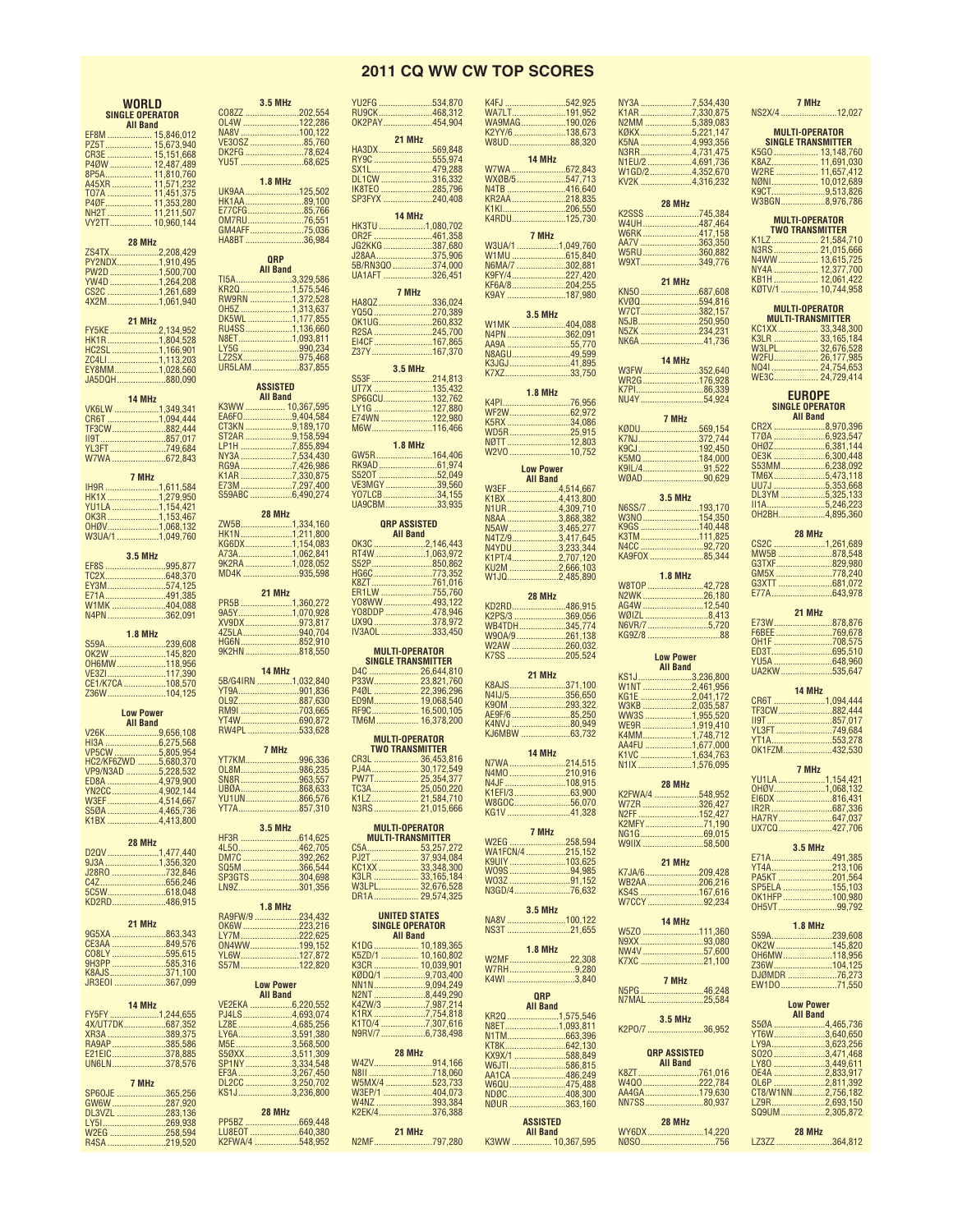| 9A3VM353,792                     | <b>ASSISTED</b>                   |
|----------------------------------|-----------------------------------|
| DL4AAE 350,581                   | <b>All Band</b>                   |
| LZ7J 339,700                     |                                   |
| GM1F268,480                      |                                   |
|                                  |                                   |
| 21 MHz                           |                                   |
| 9H3PP 585,316<br>PAØJED305,748   | DL5RMH6,213,560<br>S57AL6,102,824 |
| MJØASP 284,412                   |                                   |
| CT1BQH275,152                    | 0Q5M 5,737,624<br>DC4A 5,736,780  |
| UA3ABJ 267,320                   | YP9W 5,710,905                    |
| EW6AF217,620                     | 28 MHz                            |
| 14 MHz                           | MD4K 935,598                      |
| UA2FL337,389                     | S50G837,165                       |
| DL9ZP 243,672                    | DL1IA0777,084                     |
| DL9LM189,700<br>LY2T188,082      | IR8C 696,768                      |
| S52G0183,192                     | EA6URA680,390                     |
| UT3EV 177,786                    |                                   |
|                                  | 21 MHz                            |
| 7 MHz                            | 9A5Y1,070,928<br>HG6N852,910      |
| SP60JE 365,256<br>GW6W 287,920   |                                   |
| DL3VZL 283,136                   | S5ØK 784,712<br>ОК7К 737,341      |
| LY51269,938                      | DL1REM 708,400                    |
| R4SA 219,520                     | Z35X613,566                       |
|                                  | 14 MHz                            |
| <b>3.5 MHz</b>                   | YT9A901,836                       |
| OL4W 122,286                     | OL9Z887,630                       |
| DK2FG 78.624<br>YU5T 68,625      | YT4W690,872<br>RW4PL 533,628      |
| RZ3AMW 64,194                    | LZ9X531,639                       |
| PA2REH61,698                     | EU1FC480,480                      |
| SP9DLY53,328                     |                                   |
| <b>1.8 MHz</b>                   | 7 MHz                             |
| E77CFG85,766                     | ҮТ7КМ996,336<br>OL8M986,235       |
| 0M7RU76,551                      | SN8R963,557                       |
| GM4AFF75,036                     | YU1UN866,576                      |
|                                  | YT7A857,310<br>SN8C828,714        |
| OMØTT27,342                      |                                   |
|                                  | <b>3.5 MHz</b>                    |
| <b>QRP</b>                       | <u>HF3R 614,625</u>               |
| <b>All Band</b>                  | DM7C 392,262                      |
|                                  |                                   |
| OH5Z 1,313,637                   | SQ5M 366,544                      |
| DK5WL1,177,855<br>RU4SS1,136,660 | SP3GTS304,698<br>LN9Z301,356      |
| LY5G 990,234                     | 9A2U 235,290                      |
| LZ2SX975,468                     |                                   |
| UR5LAM837,855                    | <b>1.8 MHz</b>                    |
| F5VBT788,130<br>SP9NSV711,843    | OK6W 223,216<br>LY7M222,625       |
| RA3AN681,357                     | 0N4WW199,152                      |
| UU7JF657,639                     | YL6W127,872                       |
| <b>28 MHz</b>                    | S57M122,820                       |
| HA8KW196,000                     | HA8BE 121,347                     |
| EU1AA 164,688                    | <b>Low Power</b>                  |
| ES1WST99,480                     | <b>All Band</b>                   |
| G3LHJ 87,550<br>SP5DDJ 82,005    | LZ8E 4,685,256                    |
| Y05AIR80,443                     | LY6A3,591,380<br>M5E 3,568,500    |
|                                  | S50XX3,511,309                    |
| 21 MHz                           | SP1NY3,334,548                    |
| LZ1MG125,625<br>GM3YEH113,300    | EF3A 3,267,450<br>DL2CC 3,250,702 |
| 9A2EY95,992                      | DK2CX 2,968,680                   |
| I4KRF92,806                      | DP5W 2,889,100                    |
| RN3GE37,754                      | RL6M2,691,688                     |
|                                  | 28 MHz                            |
| 14 MHz                           |                                   |
| LZ1VB69,972                      | YU2FG 534,870<br>OK2PAY 454,904   |
| OH6DC20,827<br>S59MA18.560       | PA1CC 424,083<br>HGØR 397,620     |
|                                  |                                   |
| IK3NLK14,280<br>SP6BXM12,087     | 0P4A 372,876<br>SVØXBZ/9 274,984  |
| IV3/YT4RA2,280                   |                                   |
| 7 MHz                            | 21 MHz                            |
|                                  | HA3DX569,848                      |
| 9A3JH193,968<br>E73TTT90,168     |                                   |
| E77TA56,191                      |                                   |
| RT5R 49,551<br>E73RZ46,023       |                                   |
| HB9CEY45,954                     |                                   |
|                                  | 14 MHz                            |
| 3.5 MHz                          |                                   |
|                                  |                                   |
|                                  |                                   |
|                                  |                                   |
|                                  |                                   |
| <b>1.8 MHz</b>                   | 7 MHz                             |
| LY4BF11,051<br>R7NA1,813         | HA8QZ 336,024<br>YQ5Q 270,389     |

**MI6G** 

| D<br>d                                                                  |      | OK1UG260,832<br>R2SA 245,700                                                                                                |
|-------------------------------------------------------------------------|------|-----------------------------------------------------------------------------------------------------------------------------|
| .9,404,584                                                              |      | EI4CF167,865                                                                                                                |
| .7,297,400                                                              |      | Z37Y167,370                                                                                                                 |
| $.6,490,274$<br>$.6,347,726$<br>.6,239,384                              |      | <b>3.5 MHz</b><br>S53F 214,813                                                                                              |
| .6,213,560                                                              |      | UT7X 135,432                                                                                                                |
|                                                                         |      | SP6GCU132,762                                                                                                               |
|                                                                         |      |                                                                                                                             |
|                                                                         |      |                                                                                                                             |
| ŗ<br>935,598                                                            |      | <b>1.8 MHz</b><br>GW5R164,406                                                                                               |
|                                                                         |      | S520T 52,049<br>YO7LCB34,155                                                                                                |
|                                                                         |      | SP8LBK 27,612<br>IKØXBX 24,321                                                                                              |
| 680,390<br>664,428                                                      |      | 0K1AY23,606                                                                                                                 |
|                                                                         |      | <b>QRP ASSISTED</b>                                                                                                         |
| <mark>.</mark><br>1,070,928<br>852,910                                  | OK3C | <b>All Band</b>                                                                                                             |
| $784,712$<br>$737,341$                                                  |      | 2,146,443<br>RT4W 1,063,972                                                                                                 |
|                                                                         |      | S52P850,862<br>HG6C773,352                                                                                                  |
| 708,400<br>613,566                                                      |      | ER1LW 755,760                                                                                                               |
|                                                                         |      |                                                                                                                             |
| 901,836                                                                 |      |                                                                                                                             |
| 887,630<br>690,872<br>533,628                                           |      | IZ8JFL/1 312,700                                                                                                            |
| 531,639<br>480,480                                                      |      | 28 MHz                                                                                                                      |
|                                                                         |      | DH8BQA 282,130<br>IØUZF 218,073                                                                                             |
| 996,336                                                                 |      | RV4CT 104,232                                                                                                               |
| 986,235<br>963,557                                                      |      |                                                                                                                             |
|                                                                         |      |                                                                                                                             |
| 866,576<br>857,310<br>828,714                                           |      | 21 MHz<br>SN7C 189,406                                                                                                      |
|                                                                         |      | F8BDQ 38,541                                                                                                                |
| Z<br>614,625<br>392,262                                                 |      | IZ2QKG20,412<br>IZ1DGG13,938                                                                                                |
| 366,544                                                                 |      | 14 MHz                                                                                                                      |
|                                                                         |      |                                                                                                                             |
| $\frac{304,698}{301,356}$<br>301,356<br>235,290                         |      | 7 MHz                                                                                                                       |
| Z                                                                       |      | YU1WC144,354<br>UT4FJ24,320                                                                                                 |
| 223,216<br>222,625                                                      |      | UR5FCM 20,862<br>E71DX 4,088                                                                                                |
| 199,152                                                                 |      | HA6NN1,600                                                                                                                  |
| 127,872<br>122,820                                                      |      | DFØTEC1,224                                                                                                                 |
| 121,347                                                                 |      | <b>3.5 MHz</b><br>UT3L80,388                                                                                                |
| er                                                                      |      | SO6C 73,390                                                                                                                 |
| d<br>.4,685,256                                                         |      | HA7131,941<br>YU1XX23,120                                                                                                   |
|                                                                         |      | R01B14,694<br>SQ7FPD 12,087                                                                                                 |
| $\frac{13,591,380}{0.3,591,380}$<br>3,568,500<br>3,511,309<br>3,334,548 |      |                                                                                                                             |
|                                                                         |      | <b>MULTI-OPERATOR</b><br><b>SINGLE TRANSMITTER</b>                                                                          |
| 3,267,450<br>3,267,450<br>3,250,702<br>2,889,100<br>2,889,100           |      |                                                                                                                             |
|                                                                         |      |                                                                                                                             |
| .2,691,688                                                              |      |                                                                                                                             |
| ŗ<br>534,870                                                            |      |                                                                                                                             |
| 454,904<br>424,083                                                      |      | <b>MULTI-OPERATOR</b>                                                                                                       |
|                                                                         |      |                                                                                                                             |
|                                                                         |      | <b>TWO TRANSMITTER</b>                                                                                                      |
|                                                                         |      |                                                                                                                             |
|                                                                         |      |                                                                                                                             |
| ŗ<br>569,848                                                            |      |                                                                                                                             |
| 479,288                                                                 |      | <b>MULTI-OPERATOR</b>                                                                                                       |
| 316,332                                                                 |      | <b>MULTI-TRANSMITTER</b>                                                                                                    |
| 285,796<br>240,408<br>232,500                                           |      |                                                                                                                             |
|                                                                         |      |                                                                                                                             |
| ŗ<br>461,358                                                            |      | DR1A<br>DR1A<br>29,574,325<br>9A1A<br>27,150,321<br>DFØHQ<br>27,150,321<br>27,020,884<br>HG1S<br>HG1S<br>20,230,984<br>HG1S |
| 326,451<br>291,840                                                      |      | HG1S 14,730,534                                                                                                             |
| 274,195<br>206,500                                                      |      |                                                                                                                             |
| 183,309                                                                 |      |                                                                                                                             |

## **2011 CQ WW CW TOP SCORES IN MOST ACTIVE ZONES**

| W6YI6,487,173    | K4ZW/37,987,214 |
|------------------|-----------------|
| NK7U 6,099,036   |                 |
| VE7CC5,440,940   | Zone 14         |
| K6XX4,210,641    | EA6FO9,404,584  |
| K7RL4,166,624    | CR2X 8,970,396  |
| KO7AA3,434,340   | DL5RMH6,213,560 |
| K6NA 3,299,652   | OQ5M 5,737,624  |
| W6PH 3,118,041   | DC4A 5,736,780  |
| KN7K 2,699,254   | TM6X 5,473,118  |
| K6LL/7 2,551,347 | DL3YM5,325,133  |
|                  | EA4KD 4,838,015 |
| Zone 4           | DF9LJ 4,708,620 |
| CF3A8,539,244    | DJ5QV 4,462,578 |
| N9RV/7 6,738,498 |                 |
| VE3JM 6,672,204  | Zone 15         |
| W9RE 6,581,316   | E73M 7,297,400  |
| KØKX 5,221,147   | T70A6,923,547   |
| K5TR5,032,668    | S59ABC6,490,274 |
| VE3OI 4,994,424  | OH0Z 6,381,144  |
| K5NA 4,993,356   | YL2KO 6,347,726 |
| VE3UTT4,917,315  | OE3K 6,300,448  |
| K8GL4.780.824    | SO8A 6,239,384  |
|                  | S53MM 6,238,092 |
| Zone 5           | S57AL6,102,824  |
| VY2TT10,960,144  | S50R5,612,164   |
| VY2ZM10,682,256  |                 |
| K3WW10,367,595   | Zone 16         |
| K1DG10,189,365   | UU7J5,353,668   |
| K5ZD/110,160,802 | RM2U4,866,156   |
| K3CR 10,039,901  | UR7GO 4,263,168 |
| KØDQ/19,703,400  | UWØK 3,710,705  |
| NN1N9,094,249    | R7AW 3,708,266  |

**Zone 3**

| N2NT 8,449,290  | RG6G3,699,808         |
|-----------------|-----------------------|
| K4ZW/37,987,214 | EW2A3,616,290         |
|                 | UA4W 3,562,272        |
| Zone 14         | UW3U 3,523,438        |
| EA6FO9,404,584  | RW4W 3,233,574        |
| CR2X 8,970,396  |                       |
| DL5RMH6,213,560 | Zone 20               |
| OQ5M 5,737,624  | TC7B6,147,555         |
| DC4A 5,736,780  | YP9W5,710,905         |
| TM6X 5,473,118  | *LZ8E4,685,256        |
| DL3YM5,325,133  | YP8T3,881,280         |
| EA4KD 4,838,015 | LZ5K 2,984,256        |
| DF9LJ 4,708,620 | *LZ9R2,693,150        |
| DJ5QV 4,462,578 | YO3APJ2,382,237       |
|                 | SV1ENG 1,901,124      |
| Zone 15         | YR9F1,890,000         |
| E73M 7,297,400  | LZ1BJ 1,824,900       |
| T70A6,923,547   |                       |
| S59ABC6,490,274 | Zone 25               |
| OH0Z 6,381,144  | JS3CTQ 5,304,348      |
| YL2KO 6,347,726 | JH4UYB4,775,040       |
| OE3K 6,300,448  | JA6LCJ 3,384,113      |
| SO8A 6,239,384  | *JH8SLS 2,334,228     |
| S53MM 6,238,092 | JE1LFX2,212,602       |
| S57AL6,102,824  | *JA1BJI2,170,081      |
| S50R5,612,164   | *JI1RXQ2,128,435      |
|                 | JF1NHD 2,012,290      |
| Zone 16         | JA6BZI 1,955,862      |
| $F = 0.000$     | $1110000$ $4.504.750$ |

| EW2A3,616,290     |  |
|-------------------|--|
| UA4W 3,562,272    |  |
| UW3U 3,523,438    |  |
| RW4W 3,233,574    |  |
|                   |  |
| Zone 20           |  |
| TC7B6,147,555     |  |
| YP9W5,710,905     |  |
| *LZ8E4,685,256    |  |
| YP8T3,881,280     |  |
| LZ5K 2,984,256    |  |
| *LZ9R2,693,150    |  |
| YO3APJ2,382,237   |  |
| SV1ENG 1,901,124  |  |
| YR9F1,890,000     |  |
| LZ1BJ 1,824,900   |  |
|                   |  |
| Zone 25           |  |
| JS3CTQ 5,304,348  |  |
| JH4UYB4,775,040   |  |
| JA6LCJ 3,384,113  |  |
| *JH8SLS 2,334,228 |  |
| JE1LFX 2,212,602  |  |
| *JA1BJI2,170,081  |  |
|                   |  |

 $...1,501,752$ 

*\**

*Low Power*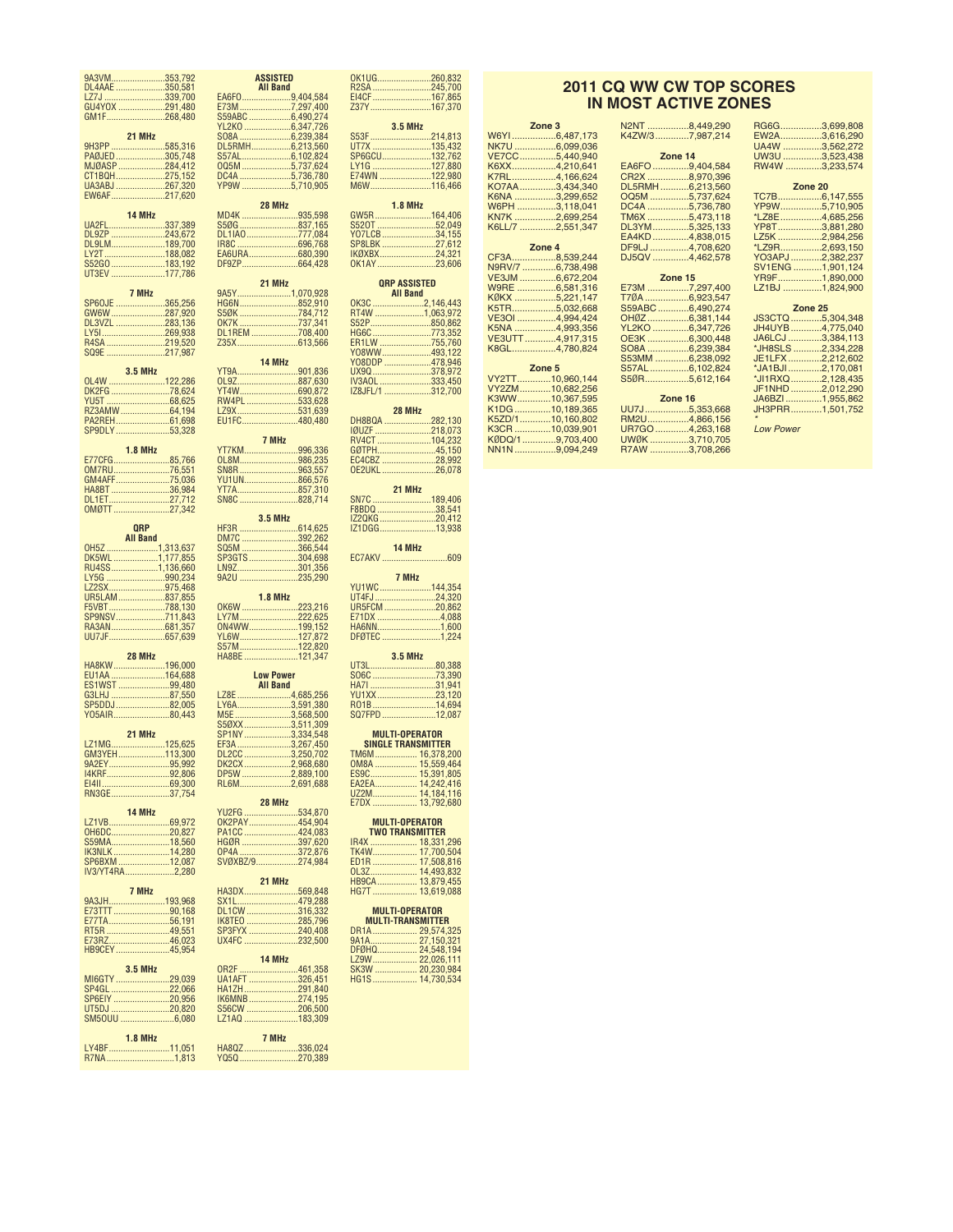# **2011 CQ WW CW BAND-BY-BAND BREAKDOWN—TOP ALL BAND SCORES**

**Number groups indicate: QSOs/Zones/Countries on each band**

### **WORLD TOP SINGLE OPERATOR ALL BAND**

#### **USA TOP SINGLE OPERATOR ALL BAND**

| <b>Station</b>    | 160       | 80         | 40          | 20          | 15          | 10          |
|-------------------|-----------|------------|-------------|-------------|-------------|-------------|
| EF8M              | 251/13/56 | 778/19/71  | 1638/28/82  | 1456/30/93  | 1271/34/110 | 2479/36/119 |
| P <sub>Z5</sub> T | 101/14/31 | 425/19/62  | 1073/30/93  | 1665/38/123 | 1791/38/118 | 2537/34/118 |
| CR3E              | 267/14/60 | 660/21/75  | 1716/30/96  | 1279/34/108 | 1129/34/117 | 2161/35/108 |
| P40W              | 368/16/56 | 664/23/78  | 1080/28/89  | 1246/32/94  | 1400/32/93  | 1725/31/107 |
| 8P5A              | 325/17/45 | 705/22/78  | 1213/30/101 | 1521/33/95  | 1542/30/96  | 1979/28/95  |
| <b>A45XR</b>      | 139/11/38 | 454/18/65  | 1393/30/100 | 1039/33/101 | 1342/34/107 | 1934/32/105 |
| <b>T07A</b>       | 135/13/44 | 637/21/86  | 1375/30/104 | 1547/34/110 | 1590/31/108 | 1473/33/111 |
| P4ØF              | 54/9/19   | 388/18/51  | 1429/25/74  | 1537/30/76  | 1516/31/88  | 2294/31/92  |
| NH <sub>2</sub> T | 148/18/20 | 332/24/48  | 1804/34/94  | 943/37/93   | 1345/35/94  | 1721/34/86  |
| *VY2TT            | 257/12/45 | 1184/20/79 | 1621/27/91  | 1403/32/91  | 1060/29/90  | 1308/26/92  |

#### **WORLD TOP SINGLE OPERATOR ASSISTED ALL BAND**

| K <sub>3</sub> WW  | 78/14/53  | 378/22/90 | 1374/35/126 | 809/36/119  | 936/35/127  | 1035/29/119 |
|--------------------|-----------|-----------|-------------|-------------|-------------|-------------|
| EA6FO              | 129/11/55 | 260/19/79 | 1648/37/122 | 1048/39/116 | 1126/38/128 | 1253/37/131 |
| CT3KN              | 255/14/54 | 263/15/65 | 496/19/62   | 1024/33/97  | 706/35/123  | 1935/37/144 |
| ST <sub>2</sub> AR | 0/0/0     | 80/12/37  | 555/23/73   | 712/35/84   | 1751/38/127 | 2281/38/119 |
| LP1H               | 4/4/4     | 24/12/12  | 514/30/93   | 893/40/106  | 1240/37/127 | 1647/35/134 |
| NY <sub>3</sub> A  | 58/12/41  | 217/20/80 | 681/34/118  | 677/36/131  | 1031/34/127 | 751/30/122  |
| RG9A               | 314/15/57 | 700/24/84 | 819/34/115  | 587/35/115  | 703/34/137  | 361/30/118  |
| K <sub>1</sub> AR  | 78/15/55  | 337/23/99 | 795/35/129  | 526/39/132  | 614/35/136  | 788/32/135  |
| $*$ <b>E73M</b>    | 215/10/49 | 504/17/71 | 1332/30/97  | 895/37/115  | 822/38/135  | 898/36/140  |
| $*$ S59ABC         | 140/11/49 | 491/21/73 | 1204/32/98  | 843/34/99   | 663/36/122  | 698/39/128  |

#### **WORLD MULTI-OPERATOR SINGLE TRANSMITTER**

| D4C               | 88/19/86  |             | 416/29/108 1528/38/132 1958/40/157 |                         | 1787/38/157 | 3465/39/167 |
|-------------------|-----------|-------------|------------------------------------|-------------------------|-------------|-------------|
| <b>P33W</b>       | 516/19/81 | 1116/28/105 | 1731/38/148 1781/40/146            |                         | 1516/38/151 | 2110/38/154 |
| P <sub>40</sub> L | 65/18/63  |             | 420/26/93 2646/35/126 1191/40/137  |                         | 2065/38/143 | 2335/35/143 |
| <b>FD9M</b>       | 140/11/54 | 472/19/74   |                                    | 1862/32/113 1444/40/135 | 1333/38/144 | 2704/39/150 |
| RF9C              | 297/17/62 | 1390/30/107 |                                    | 1549/38/143 1077/38/138 | 936/35/144  | 1383/36/145 |
| <b>TM6M</b>       | 178/16/74 | 990/29/108  |                                    | 1963/39/148 1032/40/150 | 1091/39/158 | 1956/39/171 |
|                   |           |             |                                    |                         |             |             |

## **WORLD MULTI-OPERATOR TWO TRANSMITTER**

| CR3L                          | 194/14/68 | 1330/28/108 3151/34/127 2275/40/151 | 3144/39/153 | 3035/39/157 |
|-------------------------------|-----------|-------------------------------------|-------------|-------------|
| PJ4A                          | 432/17/62 | 1116/26/93 2760/34/124 1922/39/138  | 2951/37/131 | 2965/34/134 |
| PW7T                          | 52/15/45  | 602/29/98 2189/38/133 2027/37/146   | 3009/39/159 | 1726/36/152 |
| TC <sub>3</sub> A             | 632/16/66 | 1434/22/88 2668/38/149 1875/39/135  | 2243/39/148 | 1329/38/145 |
| K <sub>1</sub> 17             | 192/17/79 | 1066/28/116 2118/39/148 1472/40/153 | 1724/38/148 | 1239/36/152 |
| N <sub>3</sub> R <sub>S</sub> | 127/18/70 | 945/30/109 2334/37/140 1280/40/149  | 1745/38/145 | 1455/35/143 |

#### **WORLD MULTI-OPERATOR MULTI-TRANSMITTER**

| C5A                            | 812/20/82  | 2086/34/116 3410/37/130 4368/40/151 | 4066/38/154 | 3985/39/157 |
|--------------------------------|------------|-------------------------------------|-------------|-------------|
| <b>P.I2T</b>                   | 946/22/82  | 1418/29/99 3007/33/120 3897/38/141  | 3228/38/135 | 2549/33/122 |
| KC <sub>1</sub> X <sub>X</sub> | 489/25/91  | 1690/33/123 2729/39/153 2396/40/166 | 2328/39/158 | 1905/37/164 |
| K3IR                           | 467/25/91  | 1322/30/119 2370/38/153 2666/40/163 | 2549/38/158 | 2118/36/158 |
| W <sub>3</sub> I PL            | 474/25/94  | 1543/32/125 2468/39/152 2792/40/166 | 2188/38/160 | 1763/37/160 |
| DR <sub>1</sub> A              | 1371/26/92 | 2198/32/118 3053/39/152 3032/40/162 | 2240/39/162 | 2068/40/173 |
|                                |            |                                     |             |             |

| <b>Station</b>                | 160       | 80        | 40          | 20         | 15          | 10          |
|-------------------------------|-----------|-----------|-------------|------------|-------------|-------------|
| K <sub>1</sub> D <sub>G</sub> | 163/18/68 | 563/19/78 | 1335/28/105 | 519/36/108 | 1015/32/117 | 1200/30/106 |
| <b>K5ZD/1</b>                 | 74/15/41  | 560/22/79 | 1181/33/107 | 933/37/114 | 1072/32/111 | 1084/29/109 |
| K <sub>3</sub> C <sub>R</sub> | 64/15/39  | 584/23/81 | 1271/34/117 | 737/33/108 | 1058/35/106 | 1101/30/112 |
| KØDO/1                        | 63/16/45  | 313/23/85 | 1884/29/102 | 658/33/100 | 836/32/112  | 1156/26/97  |
| NN <sub>1</sub> N             | 49/12/38  | 601/23/78 | 1351/33/101 | 942/37/106 | 744/30/95   | 1014/28/92  |
| N <sub>2</sub> N <sub>T</sub> | 94/14/53  | 462/18/74 | 986/27/104  | 892/34/101 | 848/30/107  | 1000/31/105 |
| K4ZW/3                        | 62/16/40  | 374/22/72 | 1071/28/100 | 759/36/107 | 634/32/105  | 1160/32/108 |
| K <sub>1</sub> R <sub>X</sub> | 7/4/4     | 613/20/83 | 1153/32/101 | 876/33/105 | 1005/33/102 | 812/26/98   |
| K1T0/4                        | 34/10/20  | 237/17/72 | 997/31/103  | 770/34/101 | 832/32/98   | 1137/31/103 |
| <b>N9RV/7</b>                 | 127/16/24 | 393/22/61 | 977/32/100  | 814/39/118 | 737/35/108  | 616/30/77   |

## **USA TOP SINGLE OPERATOR ASSISTED ALL BAND**

| K3WW              | 78/14/53 | 378/22/90  | 1374/35/126 | 809/36/119 | 936/35/127  | 1035/29/119 |
|-------------------|----------|------------|-------------|------------|-------------|-------------|
| NY3A              | 58/12/41 | 217/20/80  | 681/34/118  | 677/36/131 | 1031/34/127 | 751/30/122  |
| K <sub>1</sub> AR | 78/15/55 | 337/23/99  | 795/35/129  | 526/39/132 | 614/35/136  | 788/32/135  |
| N2MM              | 33/10/23 | 172/20/82  | 610/33/118  | 698/37/122 | 531/33/124  | 620/31/124  |
| кикх              | 31/13/21 | 208/24/85  | 474/36/117  | 501/40/128 | 555/38/135  | 563/33/127  |
| K <sub>5</sub> NA | 63/18/49 | 130/25/89  | 450/36/127  | 328/40/130 | 428/36/142  | 724/35/139  |
| N3RR              | 0/0/0    | 373/24/96  | 857/36/125  | 376/33/105 | 604/33/101  | 394/23/89   |
| N1EU/2            | 37/13/34 | 96/18/65   | 263/29/108  | 403/38/130 | 663/32/129  | 712/31/129  |
| W1GD/2            | 38/11/29 | 233/17/74  | 432/23/100  | 547/37/114 | 510/31/126  | 391/29/114  |
| KV <sub>2</sub> K | 47/16/42 | 259/27/100 | 551/36/134  | 409/40/144 | 405/36/137  | 229/31/109  |
|                   |          |            |             |            |             |             |

## **USA MULTI-OPERATOR SINGLE TRANSMITTER**

| K5GO  | 56/17/54  | 177/28/105 | 1753/39/144 | 911/40/150  | 1061/38/150 | 1204/35/148 |
|-------|-----------|------------|-------------|-------------|-------------|-------------|
| K8AZ  | 63/19/60  | 353/28/103 | 1297/38/137 | 1013/40/147 | 850/38/147  | 901/32/141  |
| W2RF  | 63/14/55  | 575/22/91  | 1480/35/131 | 856/40/136  | 1140/37/143 | 815/31/139  |
| NØNI  | 52/17/45  | 409/26/101 | 1224/37/131 | 771/40/134  | 756/35/141  | 956/34/138  |
| K9CT  | 68/19/48  | 227/25/95  | 1324/39/141 | 774/40/143  | 720/38/147  | 726/35/144  |
| W3BGN | 100/19/67 | 359/24/93  | 1115/32/122 | 664/40/137  | 709/34/127  | 815/34/132  |
|       |           |            |             |             |             |             |

## **USA MULTI-OPERATOR TWO TRANSMITTER**

| K117   | 192/17/79 |           | 1066/28/116 2118/39/148 1472/40/153 |             | 1724/38/148 | 1239/36/152 |
|--------|-----------|-----------|-------------------------------------|-------------|-------------|-------------|
| N3RS   | 127/18/70 |           | 945/30/109 2334/37/140 1280/40/149  |             | 1745/38/145 | 1455/35/143 |
| N4WW   | 84/19/66  |           | 347/28/102 1409/37/130              | 1090/39/141 | 1388/36/134 | 1332/34/139 |
| NY4A   | 43/9/31   | 621/22/89 | 1549/33/131                         | 808/37/127  | 1604/36/131 | 852/31/132  |
| KB1H   | 45/11/36  | 740/20/94 | 1080/32/122                         | 1136/40/131 | 1438/36/135 | 1050/30/120 |
| KØTV/1 | 25/8/16   |           | 602/22/93 1302/34/129               | 835/39/126  | 1055/33/120 | 1096/32/126 |
|        |           |           |                                     |             |             |             |

## **USA MULTI-OPERATOR MULTI-TRANSMITTER**

| KC <sub>1</sub> X <sub>X</sub> | 489/25/91 |            | 1690/33/123 2729/39/153 2396/40/166 | 2328/39/158 | 1905/37/164 |
|--------------------------------|-----------|------------|-------------------------------------|-------------|-------------|
| K3IR                           | 467/25/91 |            | 1322/30/119 2370/38/153 2666/40/163 | 2549/38/158 | 2118/36/158 |
| W3I PI                         | 474/25/94 |            | 1543/32/125 2468/39/152 2792/40/166 | 2188/38/160 | 1763/37/160 |
| W <sub>2</sub> FII             | 308/18/73 |            | 1352/32/120 2250/39/140 2206/40/150 | 1953/38/153 | 1722/34/144 |
| <b>NO41</b>                    | 255/26/88 | 756/28/111 | 2022/39/151 2363/40/160             | 1949/37/162 | 1820/36/151 |
| WE3C                           | 289/23/87 | 869/28/107 | 1963/38/138 2140/40/156             | 1953/37/152 | 1793/37/148 |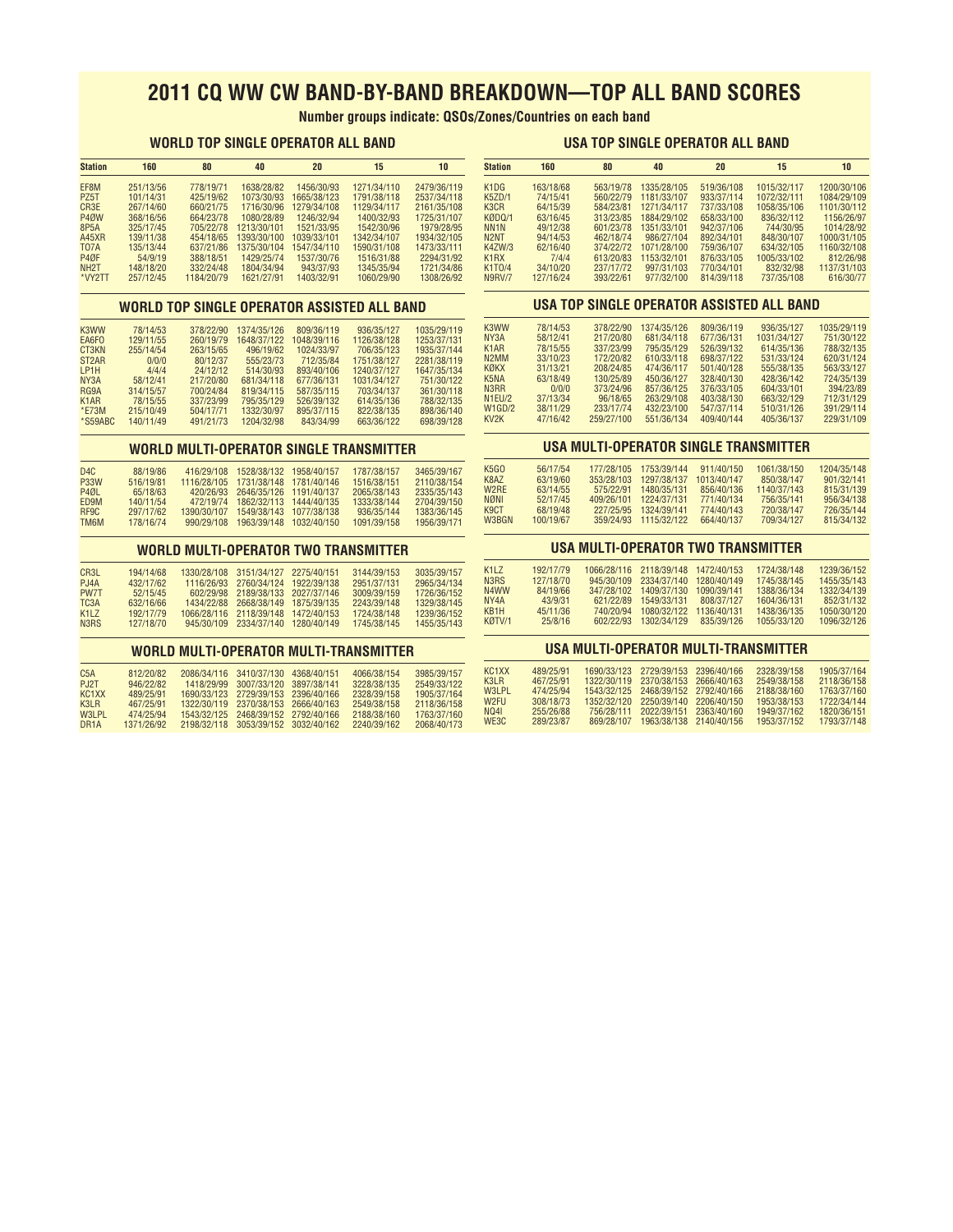## **EUROPE TOP SINGLE OPERATOR ALL BAND**

| <b>Station</b>                 | 160       | 80         | 40          | 20          | 15                                              | 10          |
|--------------------------------|-----------|------------|-------------|-------------|-------------------------------------------------|-------------|
| CR <sub>2</sub> X              | 233/14/56 | 503/20/71  | 1205/27/90  | 1196/35/105 | 1290/32/108                                     | 1862/30/104 |
| <b>T70A</b>                    | 345/11/55 | 718/20/76  | 1402/31/97  | 1056/31/87  | 909/29/85                                       | 1233/32/93  |
| OH <sub>ØZ</sub>               | 476/15/59 | 947/22/87  | 1055/27/90  | 920/27/88   | 1075/33/107                                     | 674/33/105  |
| OESK                           | 294/13/50 | 891/18/71  | 1080/28/87  | 951/33/81   | 1057/34/88                                      | 937/32/81   |
| S53MM                          | 212/12/51 | 641/19/63  | 1492/27/77  | 849/31/84   | 934/33/93                                       | 584/32/96   |
| TM <sub>6</sub> X              | 93/9/47   | 604/17/64  | 710/29/102  | 745/28/81   | 1033/24/92                                      | 805/32/101  |
| UU7J                           | 262/16/57 | 672/23/66  | 1216/30/102 | 691/33/94   | 542/31/99                                       | 896/36/97   |
| DL3YM                          | 274/11/51 | 635/18/60  | 1100/27/82  | 954/25/65   | 781/31/92                                       | 644/33/82   |
| II1A                           | 43/7/34   | 369/13/56  | 1529/24/77  | 595/27/84   | 847/34/103                                      | 793/32/99   |
| *OH <sub>2</sub> BH            | 214/10/49 | 897/20/73  | 1033/31/98  | 756/30/80   | 543/29/91                                       | 641/34/95   |
|                                |           |            |             |             | EUROPE TOP SINGLE OPERATOR ASSISTED ALL BAND    |             |
|                                |           |            |             |             |                                                 |             |
| EA6FO                          | 129/11/55 | 260/19/79  | 1648/37/122 | 1048/39/116 | 1126/38/128                                     | 1253/37/131 |
| <b>E73M</b>                    | 216/10/49 | 504/17/71  | 1332/30/97  | 895/37/115  | 822/38/135                                      | 899/36/140  |
| S59ABC                         | 140/11/49 | 492/21/73  | 1204/32/98  | 844/34/99   | 663/36/122                                      | 698/39/128  |
| YL <sub>2</sub> K <sub>0</sub> | 397/24/70 | 949/28/103 | 323/33/112  | 356/33/112  | 722/37/134                                      | 1028/37/154 |
| <b>SO8A</b>                    | 141/13/56 | 421/24/93  | 1227/33/100 | 707/34/119  | 716/38/135                                      | 411/34/109  |
| <b>DL5RMH</b>                  | 135/14/57 | 539/19/88  | 1080/33/123 | 715/36/120  | 526/37/129                                      | 529/34/125  |
| S57AL                          | 52/5/35   | 261/12/52  | 1710/35/119 | 925/36/122  | 598/35/111                                      | 480/34/111  |
| $*DC4A$                        | 73/10/52  | 463/20/70  | 1044/34/120 | 853/38/123  | 678/39/133                                      | 505/38/136  |
| *YP9W                          | 132/9/48  | 437/15/66  | 1475/32/115 | 810/34/103  | 900/33/117                                      | 539/34/111  |
| $*005M$                        | 249/9/52  | 788/16/71  | 926/27/99   | 766/23/83   | 832/32/104                                      | 768/34/111  |
|                                |           |            |             |             | <b>EUROPE MULTI-OPERATOR SINGLE TRANSMITTER</b> |             |
|                                |           |            |             |             |                                                 |             |
| TM <sub>6</sub> M              | 178/16/74 | 990/29/108 | 1963/39/148 | 1032/40/150 | 1091/39/158                                     | 1956/39/171 |
| OM8A                           | 205/23/86 | 852/35/123 | 2061/39/151 | 1480/40/146 | 1269/39/152                                     | 1085/38/160 |

| ES <sub>9</sub> C  | 633/24/87 |             | 1416/35/120  1543/39/151  1507/40/145 | 1191/39/160 | 1461/39/166 |
|--------------------|-----------|-------------|---------------------------------------|-------------|-------------|
| FA <sub>2</sub> FA | 124/20/78 |             | 587/25/103 1920/39/150 1332/39/144    | 1033/38/149 | 1507/39/160 |
| 1172M              | 445/25/90 | 1033/33/121 | 1967/39/158 1460/39/147               | 1200/39/158 | 1063/40/163 |
| F7DX               | 273/22/81 |             | 826/28/103 1949/37/133 1479/39/148    | 954/39/144  | 1408/39/159 |
|                    |           |             |                                       |             |             |

## **EUROPE MULTI-OPERATOR TWO TRANSMITTER**

| IR4X                          | 447/20/79 | 1465/32/120 |                         |                         | 1889/39/150 | 1471/39/163 |
|-------------------------------|-----------|-------------|-------------------------|-------------------------|-------------|-------------|
| TK4W                          | 750/17/66 | 1930/26/97  |                         | 2820/35/123 2359/38/130 | 1780/39/135 | 1748/37/145 |
| F <sub>D</sub> <sub>1</sub> R | 368/18/78 | 1168/24/104 |                         | 2452/38/125 1254/40/136 | 1979/37/142 | 2226/39/155 |
| OL 37                         | 473/16/61 | 1165/21/91  | 2132/36/128 1277/38/139 |                         | 1587/38/146 | 1192/38/152 |
| <b>HR9CA</b>                  | 557/12/58 | 1438/23/95  | 2045/35/122 1379/38/131 |                         | 1504/39/141 | 1239/39/152 |
| H <sub>G</sub> 7T             | 245/13/55 | 1584/26/99  | 2099/38/139 1764/39/139 |                         | 988/40/138  | 985/39/151  |

## **EUROPE MULTI-OPERATOR MULTI-TRANSMITTER**

| DR <sub>1</sub> A | 1371/26/92 | 2198/32/118 3053/39/152 3032/40/162 | 2240/39/162 | 2068/40/173 |
|-------------------|------------|-------------------------------------|-------------|-------------|
| <b>941A</b>       | 1468/23/92 | 2014/32/114 3192/38/141 2712/40/162 | 2401/38/156 | 1771/39/166 |
| <b>DFØHQ</b>      | 1111/24/84 | 1938/30/114 3412/38/153 2496/40/155 | 1835/39/156 | 1323/39/162 |
| 179W              | 998/21/76  | 2120/33/124 3362/38/147 2386/40/151 | 1781/39/152 | 1575/37/149 |
| SK3W              | 902/18/69  | 1942/34/115 2390/38/135 2772/40/151 | 2008/39/156 | 1478/38/156 |
| HG <sub>1</sub> S | 741/16/65  | 1333/29/101 2191/33/113 1663/39/138 | 1748/39/140 | 1214/38/146 |